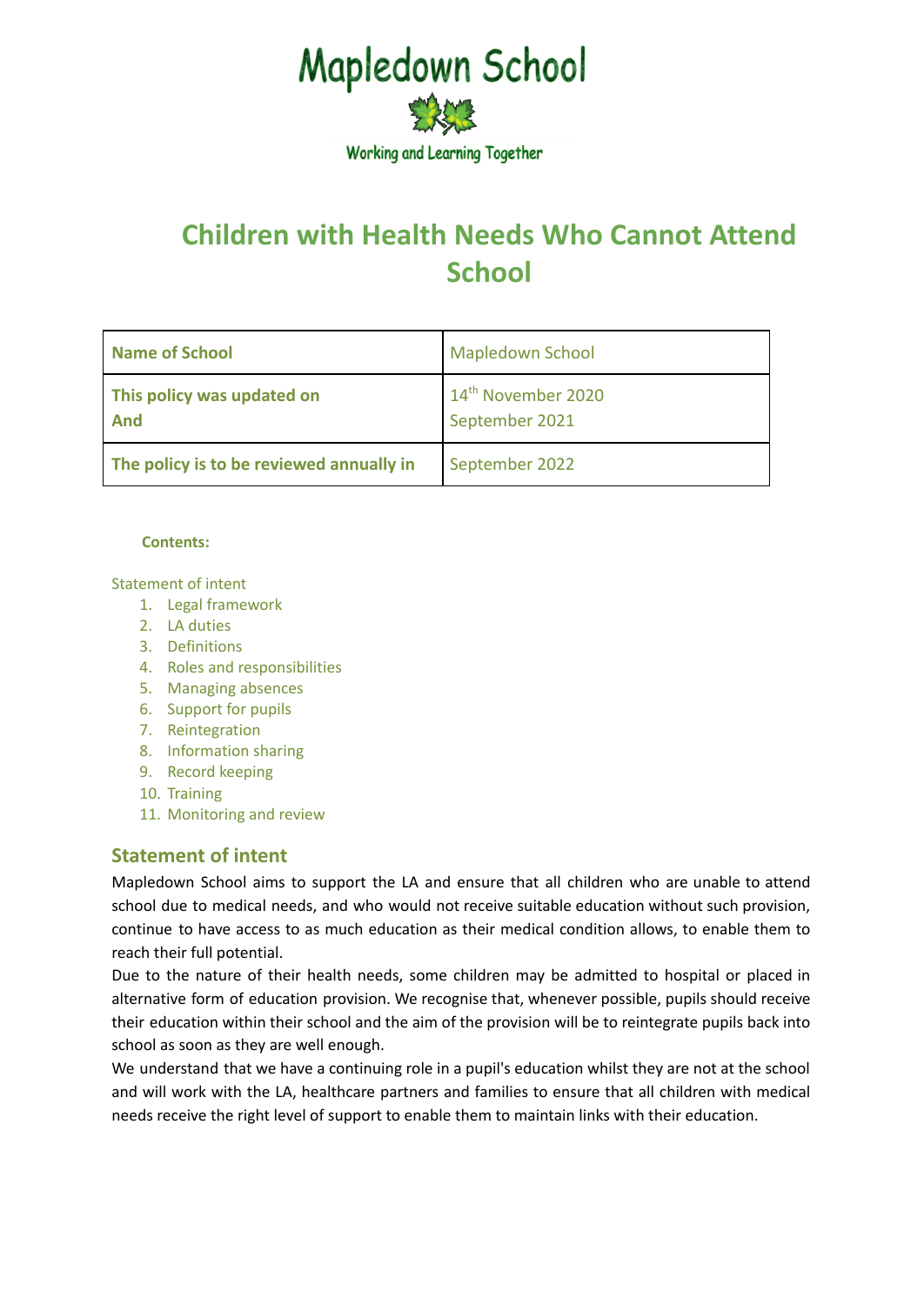# **1. Legal framework**

1.1. This policy has due regard to all relevant legislation and statutory guidance including, but not limited to, the following:

- Education Act 1996
- Equality Act 2010
- Data Protection Act 2018
- DfE (2013) 'Ensuring a good education for children who cannot attend school because of health needs'
- DfE (2015) 'Supporting pupils at school with medical conditions'
- 1.2. This policy operates in conjunction with the following school policies:
	- Alternative Provision Policy
	- Attendance and Truancy Policy
	- Child Protection and Safeguarding Policy
	- Children Missing Education Policy
	- Confidentiality Policy
	- Data Protection Policy Records Management Policy Special Educational Needs and Disabilities (SEND) Policy Supporting Pupils with Medical Conditions Policy

# **2. LA duties**

The LA must arrange suitable full-time education for children of compulsory

school age who, because of illness, would not receive suitable education without such provision. The school has a duty to support the LA in doing so.

## **The LA should:**

- Provide such education as soon as it is clear that a pupil will be away from school for 15 days or more, whether consecutive or cumulative. They should liaise with the appropriate medical professionals to ensure minimal delay in arranging appropriate provision for the pupil. Ensure the education pupils receive is of good quality, allows them to take appropriate qualifications, prevents them from falling behind their peers in school, and allows them to reintegrate successfully back into school as soon as possible.
- Address the needs of individual pupils in arranging provision.
- Have a named officer responsible for the education of children with additional health needs and ensure parents know who this is.
- Have a written, publicly accessible policy statement on their arrangements to comply with their legal duty towards children with additional health needs.
- Review the provision offered regularly to ensure that it continues to be appropriate for the child and that it is providing suitable education.
- Give clear policies on the provision of education for children and young people under and over compulsory school age.

# **The LA should not:**

Have processes or policies in place which prevent a child from getting the right type of provision and a good education.

- Withhold or reduce the provision, or type of provision, for a child because of how much it will cost.
- Have policies based upon the percentage of time a child is able to attend school rather than whether the child is receiving a suitable education during that attendance.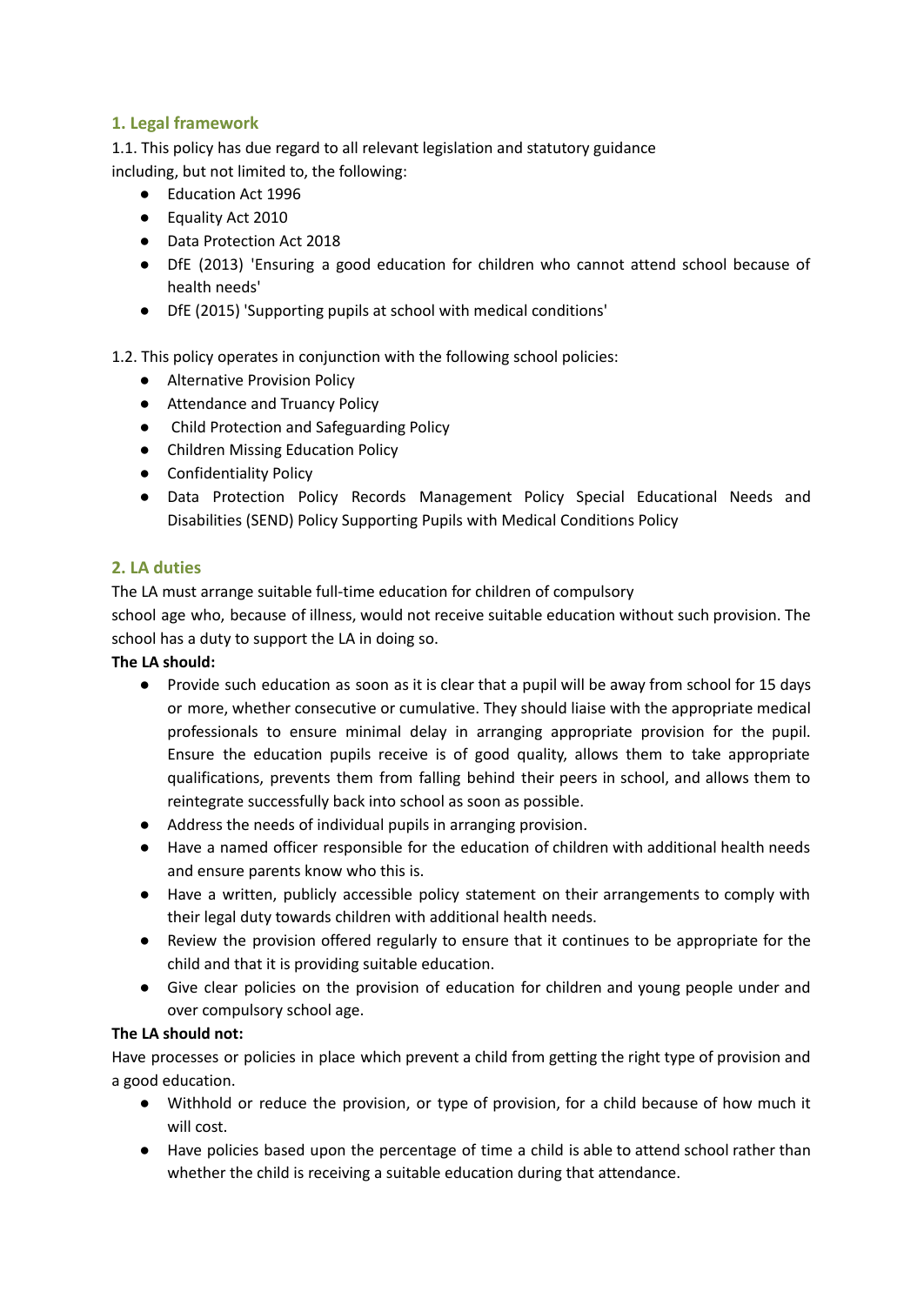● Have lists of health conditions which dictate whether or not they will arrange education for children or inflexible policies which result in children going without suitable full-time education (or as much education as their health condition allows them to participate in).

## **3. Definitions**

Children who are unable to attend school as a result of their medical needs may include those with:

- Physical health issues.
- Physical injuries.
- Mental health problems, including anxiety issues.
- Emotional difficulties or school refusal.
- Progressive conditions.
- Terminal illnesses.
- Chronic illnesses.

Children who are unable to attend mainstream education for health reasons may attend any of the following:

- Hospital school: a special school within a hospital setting where education is provided to give continuity whilst the child is receiving treatment
- Home tuition: many LAs have home tuition services that act as a communication channel between schools and pupils on occasions
- where pupils are too ill to attend school and are receiving specialist medical treatment.
- Medical PRUs: these are LA establishments that provide education for children unable to attend their registered school due to their medical needs.

## **4. Roles and responsibilities**

## **The governing board is responsible for:**

- Ensuring arrangements for pupils who cannot attend school as a result of their medical needs are in place and are effectively implemented.
- Ensuring the termly review of the arrangements made for pupils who cannot attend school due to their medical needs.
- Ensuring the roles and responsibilities of those involved in the arrangements to support the needs of pupils are clear and understood by all.
- Ensuring robust systems are in place for dealing with health emergencies and critical incidents, for both on- and off-site activities.
- Ensuring staff with responsibility for supporting pupils with health needs are appropriately trained.

## **The headteacher is responsible for:**

- Working with the governing board to ensure compliance with the relevant statutory duties when supporting pupils with health needs.
- Working collaboratively with parents and other professionals to
- develop arrangements to meet the best interests of children.
- Ensuring the arrangements put in place to meet pupils' health needs are fully understood by all those involved and acted upon.
- Appointing a named member of staff who is responsible for pupils with healthcare needs and liaises with parents, pupils, the LA, key workers and others involved in the pupil's care.
- Ensuring the support put in place focusses on and meets the needs of individual pupils.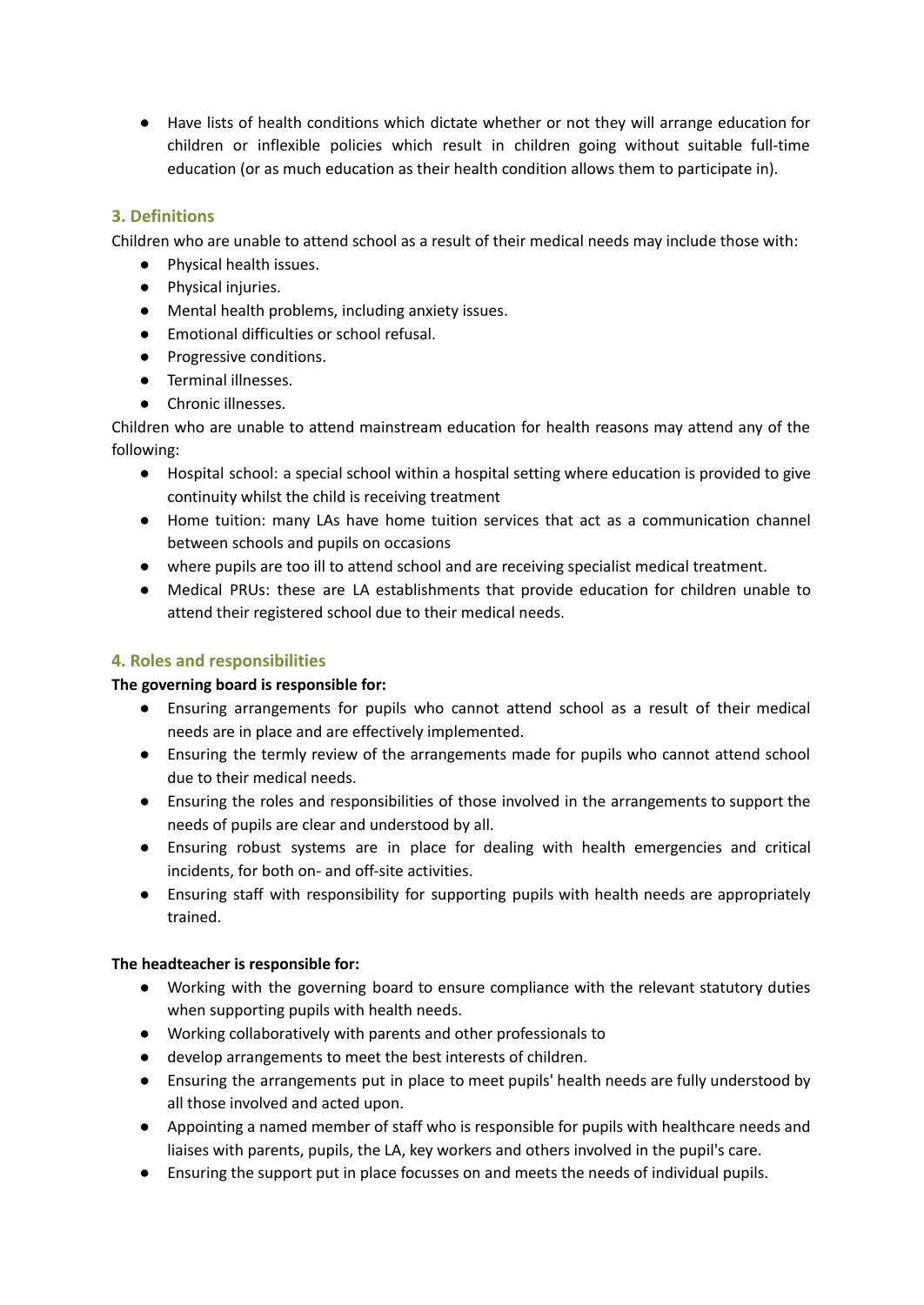- Arranging appropriate training for staff with responsibility for supporting pupils with health needs.
- Providing teachers who support pupils with health needs with suitable information relating to a pupil's health condition and the possible effect the condition and/or medication taken has on the pupil.
- Providing annual reports to the governing board on the effectiveness of the arrangements in place to meet the health needs of pupils.
- Notifying the LA when a pupil is likely to be away from the school for a significant period of time due to their health needs.

## **The named member of staff is Sue Hart. She is responsible for:**

- Dealing with pupils who are unable to attend school because of medical needs.
- Actively monitoring pupil progress and reintegration into school.
- Supplying pupils' education providers with information about the child's capabilities, progress and outcomes.
- Liaising with the headteacher, education providers and parents to determine pupils' programmes of study whilst they are absent from school.
- Keeping pupils informed about school events and encouraging communication with their peers.
- Providing a link between pupils and their parents, and the LA.

## **Teachers and support staff are responsible for:**

- Understanding confidentiality in respect of pupils' health needs.
- Designing lessons and activities in a way that allows those with health needs to participate fully and ensuring pupils are not excluded from activities that they wish to take part in without a clear evidence-based reason.
- Understanding their role in supporting pupils with health needs and ensuring they attend the required training.
- Ensuring they are aware of the needs of their pupils through the appropriate and lawful sharing of the individual pupil's health needs.
- Ensuring they are aware of the signs, symptoms and triggers of common life-threatening medical conditions and know what to do in an emergency. Keeping parents informed of how their child's health needs are affecting them whilst in the school.

## **Parents are expected to:**

- Ensure the regular and punctual attendance of their child at the school where possible.
- Work in partnership with the school to ensure the best possible outcomes for their child.
- Notify the school of the reason for any of their child's absences without delay.
- Provide the school with sufficient and up-to-date information about their child's medical needs.
- Attend meetings to discuss how support for their child should be planned.

## **5. Managing absences**

● Parents are advised to contact the school on the first day their child is unable to attend due to illness.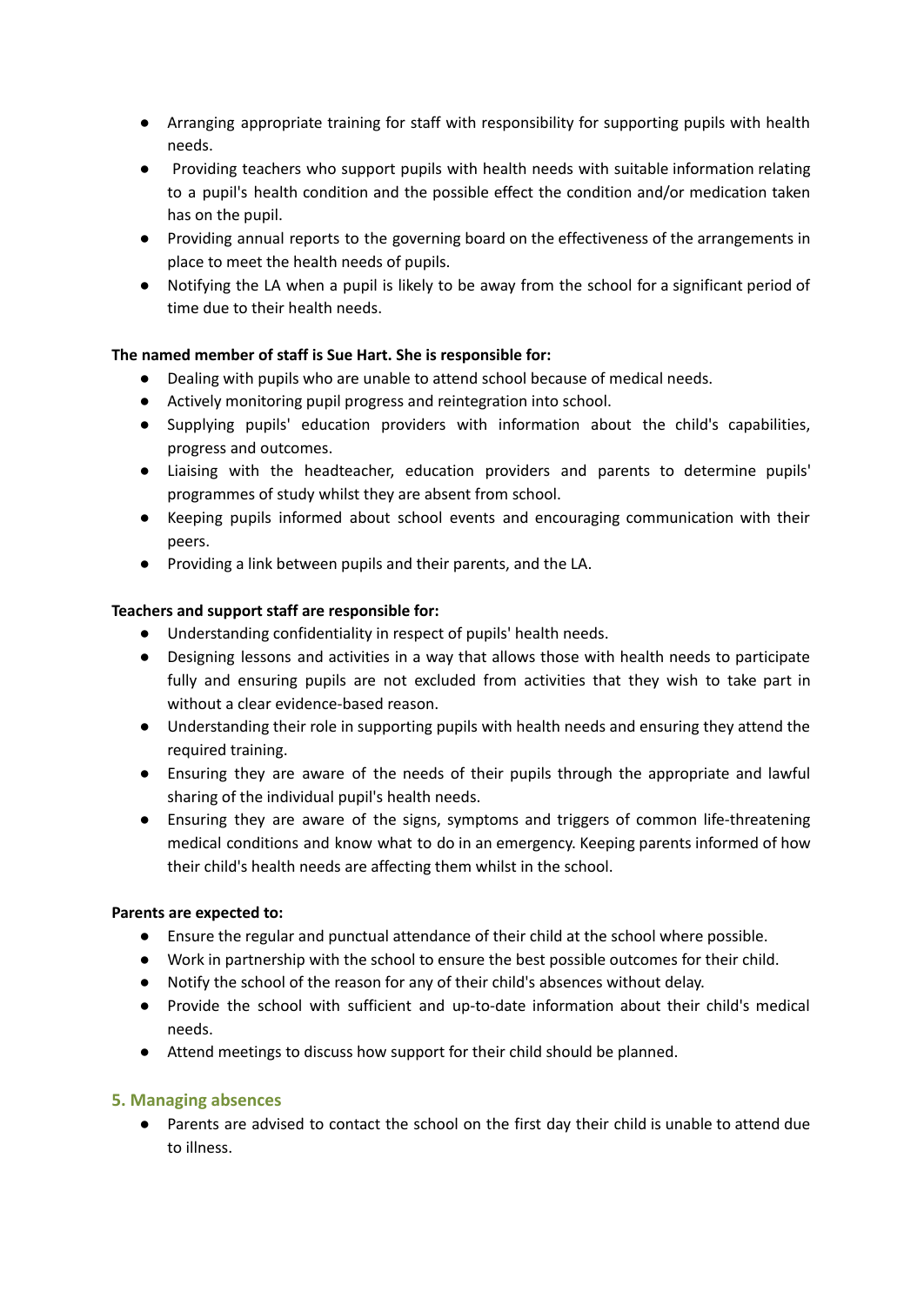- Absences due to illness will be authorised unless the school has genuine cause for concern about the authenticity of the illness.
- The school will provide support to pupils who are absent from school because of illness for a period of less than 15 school days by liaising with the pupil's parents to arrange schoolwork as soon as the pupil is able to cope with it or part-time education at school. The school will give due consideration to which aspects of the curriculum are prioritised in consultation with the pupil, their family and relevant members of staff.
- For periods of absence that are expected to last for 15 or more school days, either in one absence or over the course of a school year, the named person with responsibility for pupils with health needs will notify the LA, who will take responsibility for the pupil and their education.
- Where absences are anticipated or known in advance, the school will liaise with the LA to enable education provision to be provided from the start of the pupil's absence.
- For hospital admissions, the appointed named member of staff will liaise with the LA regarding the programme that should be followed while the pupil is in hospital.
- The LA will set up a personal education plan (PEP) for the pupil which will allow the school, the LA and the provider of the pupil's education together.
- The school will monitor pupil attendance and mark registers to ensure it is clear whether a pupil is, or should be, receiving education otherwise than at school.
- The school will only remove a pupil who is unable to attend school because of additional health needs from the school roll where:
- The pupil has been certified by the school's medical officer as unlikely to be in a fit state of health to attend school, before ceasing to be of compulsory school age; and
- Neither the pupil nor their parent has indicated to the school the intention to continue to attend the school, after ceasing to be of compulsory school age.
- A pupil unable to attend school because of their health needs will not
- be removed from the school register without parental consent and certification from the school's medical officer, even if the LA has become responsible for the pupil's education.

## **6. Support for pupils**

Where a pupil has a complex or long-term health issue, the school will discuss the pupil's needs and how these may be best met with the LA, relevant medical professionals, parents and, where appropriate, the pupil.

The LA expects the school to support pupils with health needs to attend full-time education wherever possible, or for the school to make reasonable adjustments to pupils' programmes of study where medical evidence supports the need for those adjustments.

The school will make reasonable adjustments under pupils' individual healthcare plans (IHCPs), in accordance with the Supporting Pupils with Medical Conditions Policy.

Pupils admitted to hospital will receive education as determined appropriate by the medical professionals and hospital tuition team at the hospital concerned.

During a period of absence, the school will work with the provider of the pupil's education to establish and maintain regular communication and effective outcomes.

Whilst a pupil is away from school, the school will work with the LA to

ensure the pupil can successfully remain in touch with their school using the following methods:

- School newsletters
- **Fmails**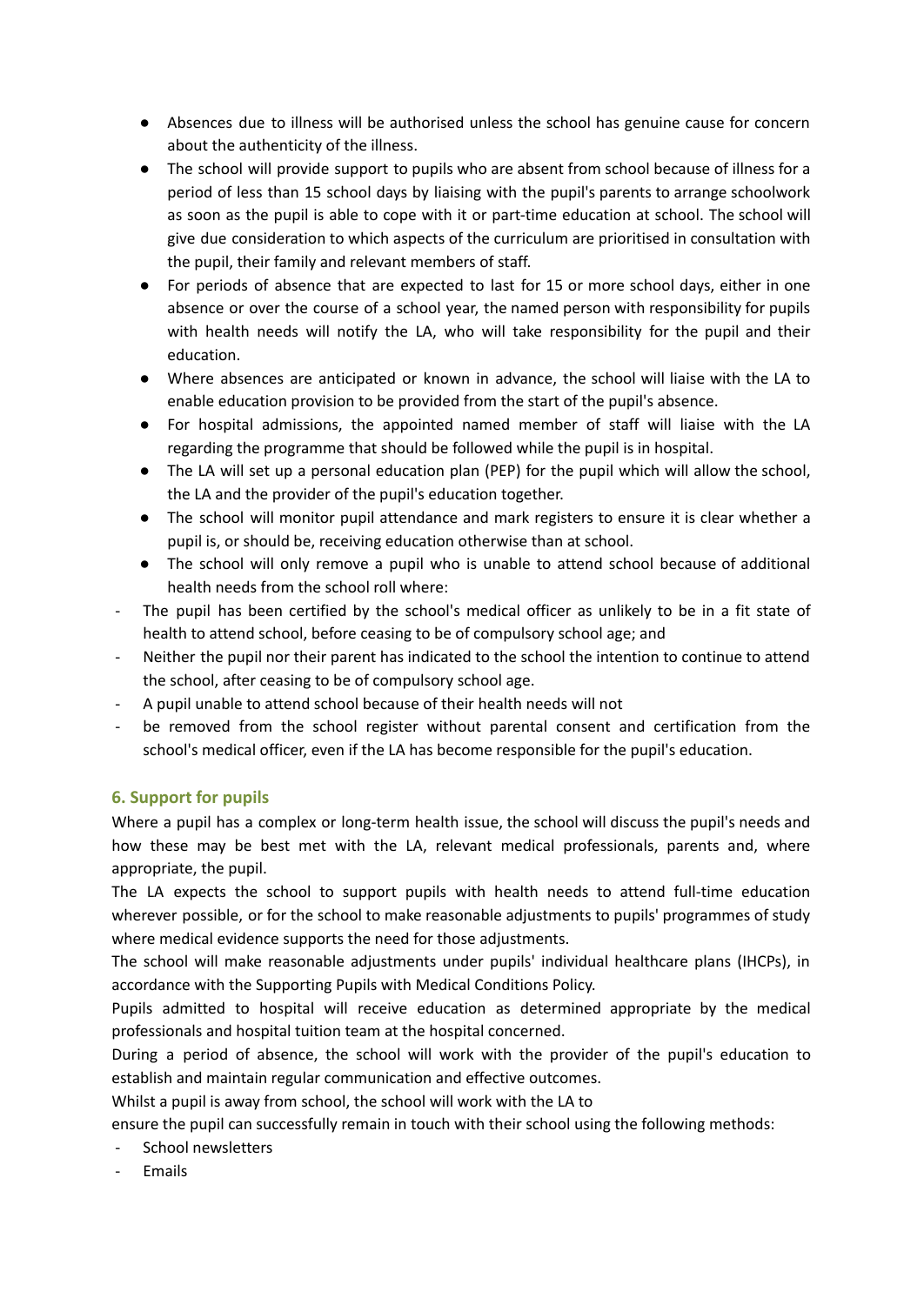- Invitations to school events
- Cards or letters from peers and staff

Where appropriate, the school will provide the pupil's education provider with relevant information, curriculum materials and resources.

To help ensure a pupil with additional health needs is able to attend school following an extended period of absence, the following adaptations will be considered:

- A personalised or part-time timetable, drafted in consultation with the named staff member
- Access to additional support in school
- Online access to the curriculum from home
- Movement of lessons to more accessible rooms
- Places to rest at school
- Special exam arrangements to manage anxiety or fatigue

#### **7. Reintegration**

When a pupil is considered well enough to return to school, the school will develop a tailored reintegration plan in collaboration with the LA. The school will work with the LA when reintegration into school is anticipated to plan for consistent provision during and after the period of education outside school.

As far as possible, the child will be able to access the curriculum and materials that they would have used in school. If appropriate, the school nurse will be involved in the development of the pupil's reintegration plan and informed of the timeline of the plan by the appointed named member of staff, to ensure they can prepare to offer any appropriate support to the pupil.

The school will consider whether any reasonable adjustments need to be made to provide suitable access to the school and the curriculum for the pupil.

For longer absences, the reintegration plan will be developed near to the pupil's likely date of return, to avoid putting unnecessary pressure on an ill pupil or their parents in the early stages of their absence. The school is aware that some pupils will need gradual reintegration over a long period of time and will always consult with the pupil, their parents and key staff about concerns, medical issues, timing and the preferred pace of return.

The reintegration plan will include:

- The date for planned reintegration, once known.
- Details of regular meetings to discuss reintegration.
- Details of the named member of staff who has responsibility for the pupil.
- Clearly stated responsibilities and the rights of all those involved.
- Details of social contacts, including the involvement of peers and mentors during the transition period.
- A programme of small goals leading up to reintegration.
- Follow up procedures.

The school will ensure a welcoming environment is developed and encourage pupils and staff to be positive and proactive during the reintegration period.

Following reintegration, the school will support the LA in seeking feedback from the pupil regarding the effectiveness of the process.